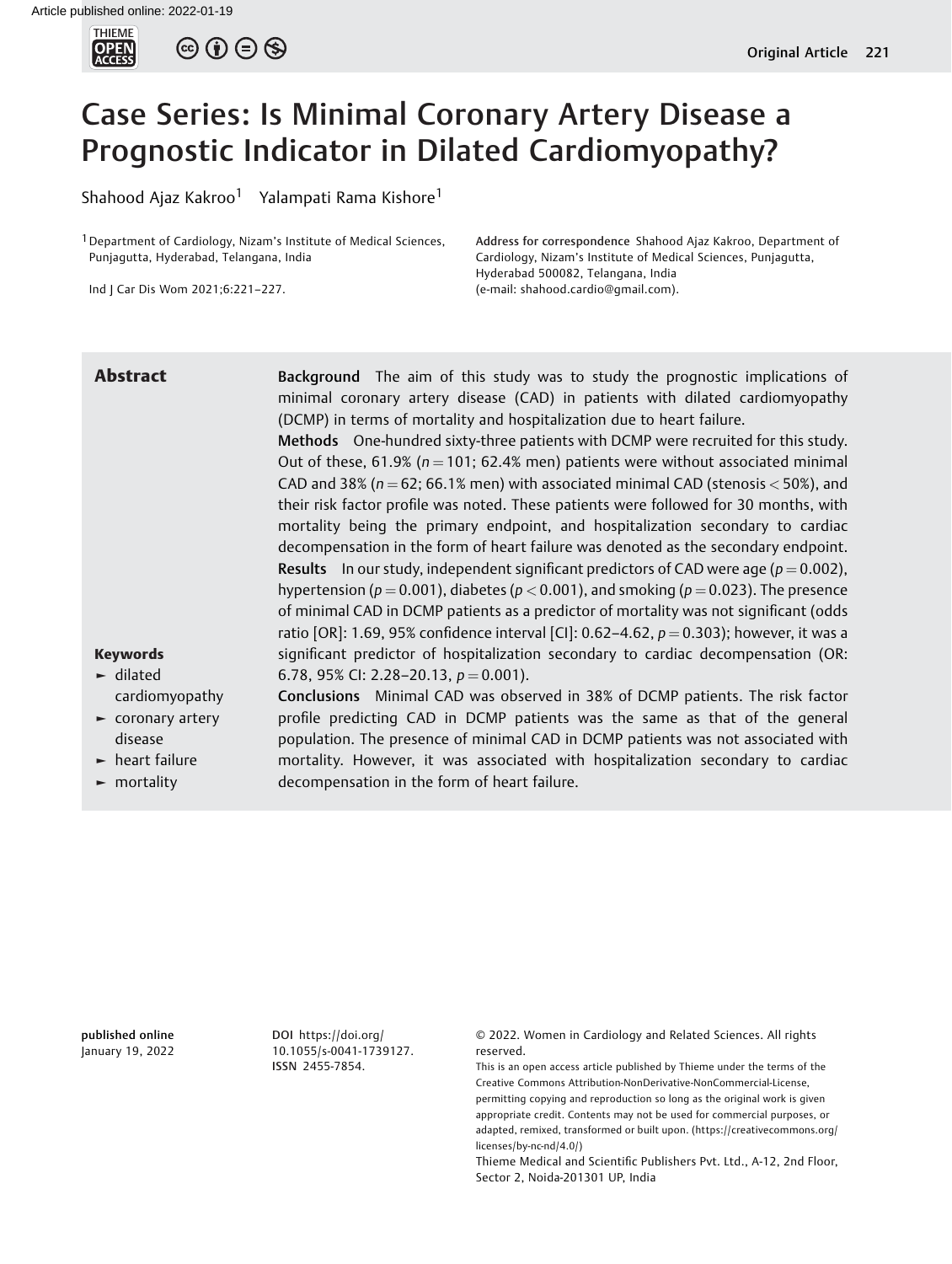

# Abstract Image

# Introduction

Dilated cardiomyopathy (DCMP), as per the European Society of Cardiology 2008, is described as the dilatation and systolic dysfunction of the left ventricle, excluding conditions such as hypertension and valvular heart diseases that cause abnormal loading or coronary artery disease (CAD) sufficient to cause systolic dysfunction.<sup>1</sup> It is almost similar to the American Heart Association definition.<sup>2</sup> DCMP patients may have an associated  $CAD$ <sup>3</sup>. The clinical profile of these patients is largely unknown. DCMP patients with associated CAD have been described on explanted hearts, that too, in a smaller group of studies. $4-7$  Presently, magnetic resonance imaging has evolved as a substitute for the coronary angiogram (CAG) for ruling out CAD.<sup>8</sup> The amount of data about this issue other than these pathoanatomic studies has been of few case reports.<sup>9,10</sup> The future risk and prognosis of an associated minimal CAD (stenosis <50%) in patients with DCMP are not clear. Some studies have shown a difference in outcome between patients with ischemic and nonischemic cardiomyopathy.<sup>11,12</sup> In these studies, there appears some possibility of prognostic significance for associated minimal CAD (stenosis < 50%) in DCMP patients. In our study, we tried to establish the risk factor profile and prognostic significance in terms of hospitalizations secondary to heart failure and mortality of DCMP patients with associated minimal CAD vis-à-vis normal coronaries in our cardiology department at Nizam's Institute of Medical Sciences (NIMS) hospital.

# Aims and Objectives

The aim of this study was to study the effect of minimal CAD in DCMP patients on mortality and heart failure hospitalizations at follow-up of 30 months.

# Materials and Methods

We enrolled a total of 163 patients with DCMP who had chronic systolic dysfunction in this study. Patients were admitted to the cardiology department of our institute for the evaluation of heart failure.

The study has local ethics committee approval.

## Inclusion Criteria

- 1. DCMP patients with chronic systolic dysfunction.
- 2. Before undergoing CAG, patients were on required medical treatment for a minimum of 2 weeks.
- 3. CAG showed either normal coronaries or minimal CAD.
- 4. Minimal CAD was defined when angiographic luminal narrowing was  $< 50\%$ .

## Exclusion Criteria

Following patients with a history of heart failure due to

- A. Diseases of pulmonary parenchyma/vasculature.
- B. Ischemic heart disease defined as having >50% lesion in any coronary artery on CAG or history of myocardial infarction or history of coronary intervention or history of coronary artery bypass surgery.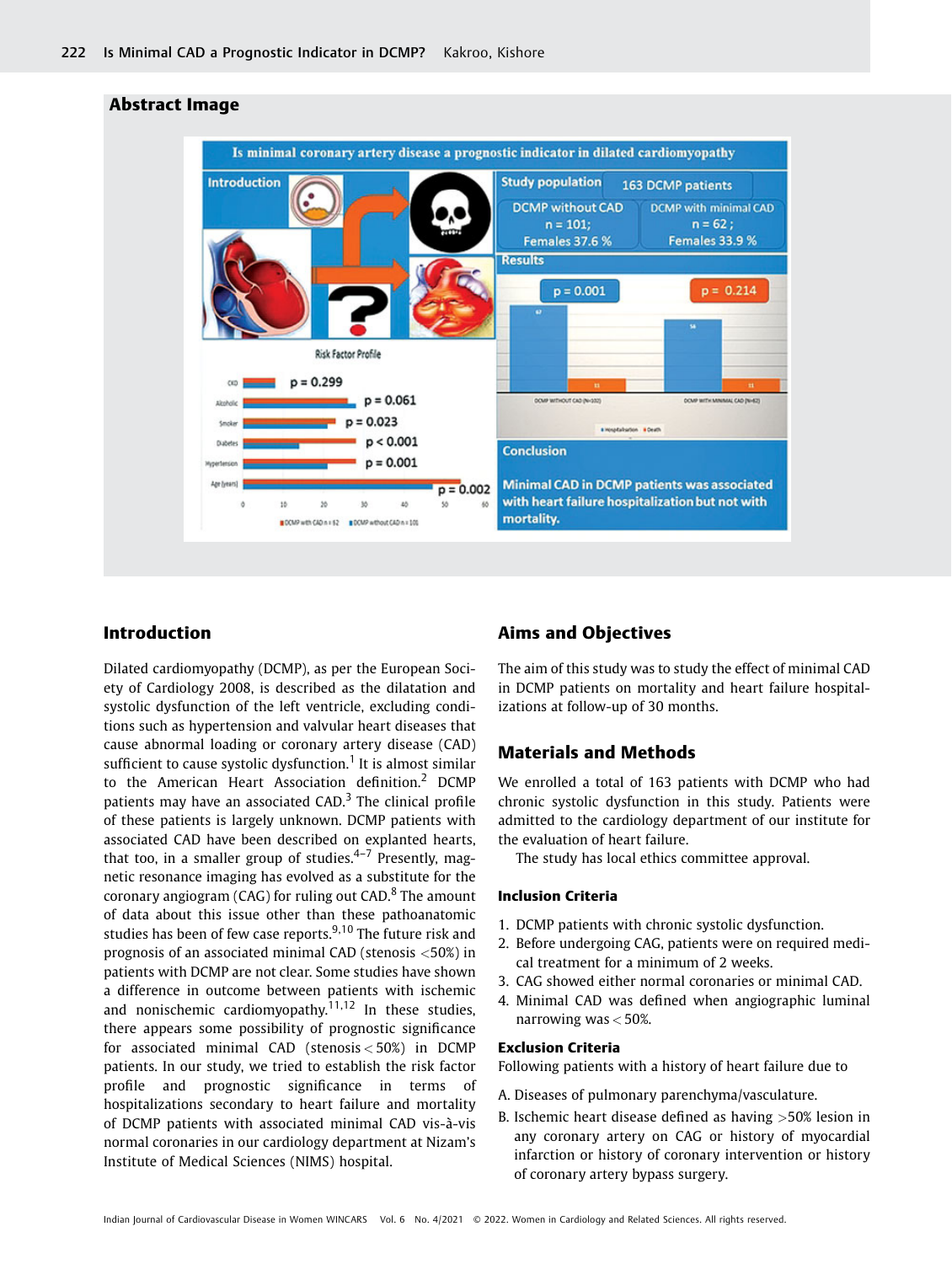## C. Organic valvular heart disease.

D. Hypertrophic cardiomyopathy.

## Determination of Cause of Heart Failure

Heart failure was diagnosed as the presence of symptoms consistent with the diagnosis and supported by the functional abnormality<sup>13,14</sup> on two-dimensional (2D) echocardiography. The ischemic cause of heart failure was ruled out on CAG, which revealed either normal coronaries or minimal CAD.1,2,15–<sup>17</sup> After that patients with normal coronaries were grouped as DCMP without CAD (normal coronaries) and DCMP with minimal CAD. DCMP with minimal CAD group patients had insignificant coronary artery stenosis (<50% luminal stenosis) in which the depressed left ventricular function could not be explained by the magnitude of stenosis.<sup>9</sup>

#### Patient Profile

History and physical examination of patients were done, and diagnostic testing, including detailed 2D echocardiography, was done in all patients during the initial workup. CAG was not done in the first admission for heart failure, as there was no evidence of ischemic heart disease. It was performed subsequently after a delay of 2 weeks of initial stabilization of heart failure. Comorbidities of the patient were noted.

# Follow-Up and Outcome

The patients were followed up by scheduled visits to outpatient departments or by telephonic conversations to determine the survival status, as mortality was the primary endpoint of the study and cardiac decompensation in the form of heart failure requiring hospitalization was the secondary endpoint. All survivors of the cohort study were followed up for at least 30 months duration. None of the patients underwent cardiac transplantation or any other cardiac augmentation surgery during the follow-up period.

## Statistical Analysis

A chi-squared analysis was performed to compare the frequencies between the two groups. Two-sample Wilcoxon's test and Student's t-test were used to test significant differences between means. Univariable and multivariable logistic regression was performed using the status of the coronary artery as independent variable, and death and hospitalization secondary to cardiac decompensation in the form of heart failure as a dependent variable and the results in the form of the unadjusted odds ratio (OR). Subsequently, the OR was adjusted for age and sex and then adjusted for age, sex, hypertension, diabetes, and smoking. Finally, the p-value was determined. Cox regression analysis was done for both the endpoints. All tests used for the statistical analysis of the study were two-tailed, and a pvalue < 0.05% was considered significant. The demographic data were described as mean  $\pm$  standard deviation wherever it was deemed feasible.

# Results of the Study

The final study population included were 163 patients out of which 101 had normal coronaries, classified as "DCMP without CAD group (normal coronaries)", and 62 patients with insignificant CAD as "DCMP with minimal CAD group."

There was no difference in sex distribution, alcohol consumption, and history of chronic kidney disease (CKD) between both groups. Patients with DCMP with minimal CAD differed from patients with DCMP without CAD (normal coronaries) in the risk factor profile prototypical for CAD such as age, hypertension, diabetes, and smoking (►Table 1).

Investigation parameters such as hemoglobin, creatinine, sodium, potassium, and mean ejection fraction between the two groups were compared as enumerated in ►Table 2. However, the difference was found to be insignificant.

The total study population was followed up for 30 months, and it was found that 11 (10.9%) patients expired in the DCMP without CAD (normal coronaries) group and 11 (17.7%) patients in the DCMP with minimal CAD group. The results of the study revealed that 67 patients (66.3%) in the DCMP without CAD (normal coronaries) group and 56 patients (90.3%) in the DCMP with minimal CAD group

|                | Without CAD $(n = 101)$<br>$n\%$ |      | With CAD $(n=62)$<br>$n\%$ |      | $p$ -Value <sup>a</sup> |
|----------------|----------------------------------|------|----------------------------|------|-------------------------|
| Age (mean, SD) | 47.1, 14.13                      |      | 54.0, 12.02                |      | $0.002 +$               |
| Male sex       | 63                               | 62.4 | 41                         | 66.1 | 0.628                   |
| Hypertension   | 21                               | 20.8 | 28                         | 45.2 | 0.001                   |
| <b>DM</b>      | 14                               | 13.9 | 28                         | 45.2 | < 0.001                 |
| Smoker         | 21                               | 20.8 | 23                         | 37.1 | 0.023                   |
| Alcoholic      | 28                               | 27.7 | 26                         | 41.9 | 0.061                   |
| CKD            | 8                                | 7.9  | 8                          | 12.9 | 0.299                   |

**Table 1** Comparisons of demographic features in both groups

Abbreviations: CAD, coronary artery disease; CKD, chronic kidney disease; DM, diabetes mellitus; SD, standard deviation. <sup>a</sup>Chi-squared test unless specified;  $+$  unpaired t-test.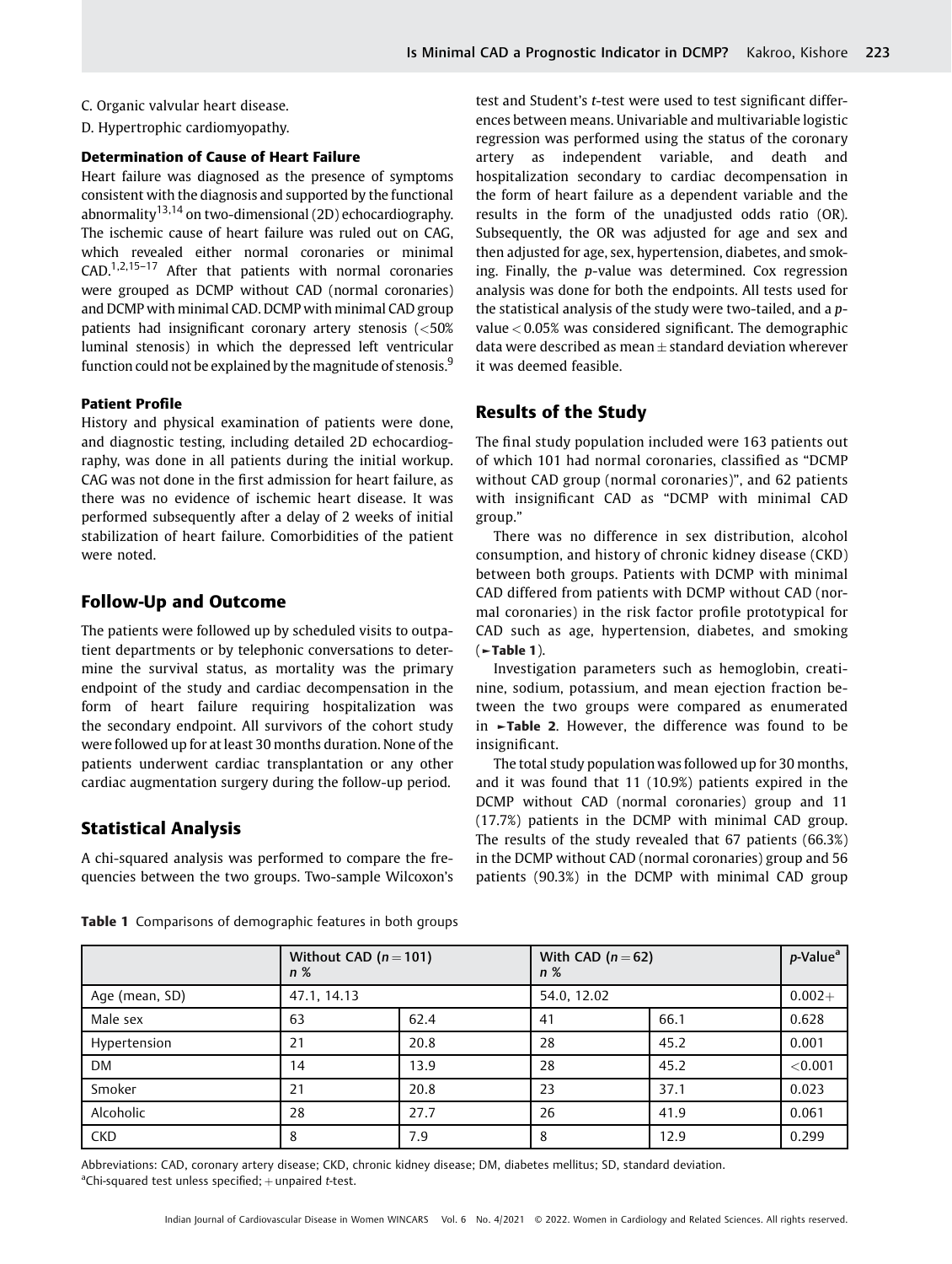Table 2 Two-sample t-test comparing the various investigative parameters between the two groups denoted by mean values $\pm$ standard deviation. The  $p$ -value was calculated to observe for statistical significance

| Investigation parameters (mean values) | <b>DCMP</b> without CAD | DCMP with minimal CAD | p-Value |
|----------------------------------------|-------------------------|-----------------------|---------|
| Hemoglobin                             | $13.4 + 3.2$            | $12.8 + 2.8$          | 0.211   |
| Creatinine                             | $1 + 0.2$               | $0.98 + 0.3$          | 0.643   |
| Sodium                                 | $135 + 10$              | $136 + 11$            | 0.561   |
| Potassium                              | $3.8 \pm 0.6$           | $3.6 + 0.7$           | 0.064   |
| Mean ejection fraction (%)             | $30 + 8$                | $29 + 8$              | 0.44    |

Abbreviations: CAD, coronary artery disease; DCMP, dilated cardiomyopathy.

Table 3 Comparison of hospitalization and death rate between the two groups

| <b>Parameters</b> | <b>DCMP</b> without<br>CAD $(n = 102)$ | DCMP with<br>minimal<br>CAD $(n=62)$ | p-Value |
|-------------------|----------------------------------------|--------------------------------------|---------|
| Hospitalization   | 67                                     | 56                                   | 0.001   |
| Death             |                                        | 11                                   | 0.214   |

Abbreviations: CAD, coronary artery disease; DCMP, dilated cardiomyopathy.

developed acute decompensated heart failure requiring hospitalization during the follow-up period (►Table 3; ►Fig. 1).

## Prognostic Implications of Minimal CAD

It was found that minimal CAD was not a significant predictor of mortality in univariable analysis. (OR: 1.76, 95% confidence interval [CI]: 0.71-4.36,  $p = 0.218$ ). The result remained insignificant even after multivariable correction using logistic regression analysis with death (yes/no) as the dependent variable and CAD as the independent variable (OR: 1.69, 95% CI: 0.62–4.62,  $p = 0.303$ ) ( $\blacktriangleright$ Table 4).

However, minimal CAD was found to predict cardiac decompensation in the form of heart failure requiring hospitalization, and the result was statistically significant (OR: 4.74, 95% CI: 1.85–12.70,  $p = 0.001$ ). It remained significant even after multivariable correction (OR: 6.78, 95% CI: 2.28– 20.13,  $p = 0.001$  ( $\blacktriangleright$ Table 5).

In conclusion, the presence of minimal CAD in DCMP patients had more frequent hospitalization due to heart failure (90.3 vs. 66.3%), which was statistically significant, but not the increase in mortality even though number-wise mortality was more (17.7 vs. 10.9%).

## Discussion

In our study, the risk factor profile to predict CAD in DCMP patients was noted. The prognostic implications of associated minimal CAD in DCMP patients on mortality and



Fig. 1 Bar diagram comparing hospitalization and mortality between the two groups. CAD, coronary artery disease; DCMP, dilated cardiomyopathy.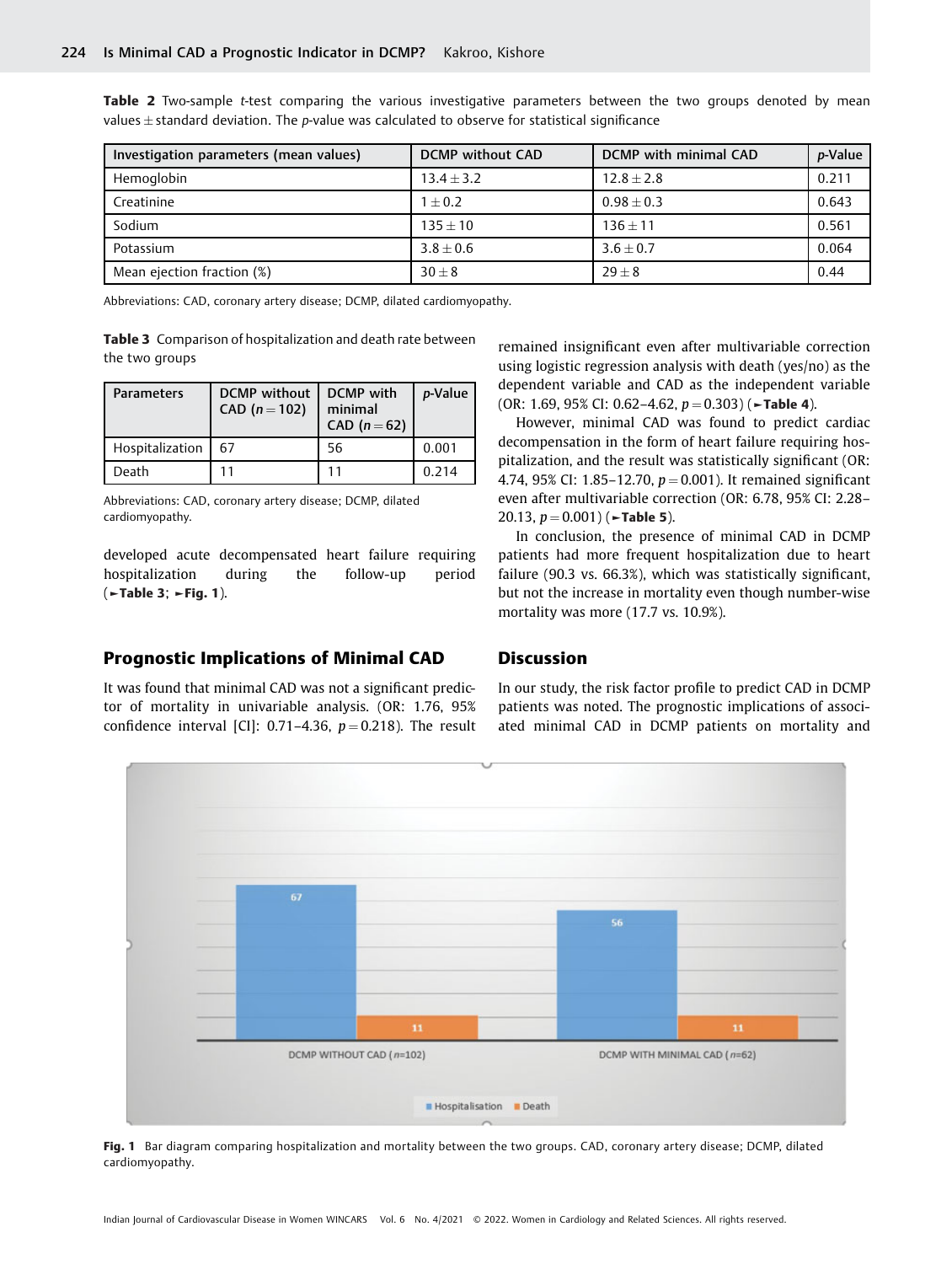|                 | Unadjusted OR | OR adjusted for age and sex | OR adjusted for age, sex, hypertension,<br>diabetes, and smoking |
|-----------------|---------------|-----------------------------|------------------------------------------------------------------|
| <b>OR</b>       | 1.76          | 1.56                        | 1.69                                                             |
| 95% CI          | $0.71 - 4.36$ | $0.61 - 3.96$               | $0.62 - 4.62$                                                    |
| <i>p</i> -Value | 0.218         | 0.351                       | 0.303                                                            |

Table 4 Logistic regression analysis with death as the dependent variable and CAD as an independent variable

Abbreviation: CAD, coronary artery disease; CI, confidence interval; OR, odds ratio.

Table 5 Logistic regression analysis with hospitalization secondary to cardiac decompensation as dependent variable and CAD as an independent variable

|                 | Unadjusted OR | OR adjusted for age and sex | OR adjusted for age, sex, hypertension,<br>diabetes, and smoking |
|-----------------|---------------|-----------------------------|------------------------------------------------------------------|
| <b>OR</b>       | 4.74          | 4.86                        | 6.78                                                             |
| 95% CI          | 1.85–12.10    | 1.86–12.70                  | $2.28 - 20.13$                                                   |
| <i>p</i> -Value | 0.001         | 0.001                       | 0.001                                                            |

Abbreviations: CAD, coronary artery disease; CI, confidence interval; OR, odds ratio.

hospitalization secondary to cardiac decompensation in the form of heart failure were determined. However, in many studies, cardiomyopathy secondary to nonischemic cause and DCMP does not connote the same entity. Alternately, the degree of CAD might predict more regarding future events than the assigned cause.<sup>18–20</sup> This would mean that the presence of an associated minimal CAD would not be of significant value in predicting future events in DCMP patients. However, some studies show worse outcomes for DCMP patients with associated CAD than those with normal coronaries in terms of heart failure hospitalization and death rates.

There has been only scarce data regarding DCMP with associated CAD. One of the recent studies $^{21}$  concluded that concomitant CAD is frequent in DCMP patients. However, it does not predict mortality or hospitalization secondary to cardiac decompensation in these patients. ATLAS trial revealed that ischemia accounted for 9% of DCMP patients admitted in the hospital because of ischemia, and 19 patients died from myocardial infarction on follow-up out of a total of 1,129 patients.<sup>22</sup> Similarly, in the SOLVD trial.<sup>23</sup> 164 patients out of 586 patients with DCMP had ischemic events. Explanted hearts were studied to determine whether the initial cause leading to cardiomyopathy was correctly defined or not. $4-7$  The results obtained from this study showed a prevalence of significant CAD of around 23 to 27% in these specimens. Repetto et al, $<sup>6</sup>$  in</sup> his study, revealed that the prevalence of CAD in DCMP patients was around 65%. However, our study revealed a prevalence of around 38%. Repetto et  $al<sup>6</sup>$  studied the presence and severity of CAD in his study population as predicted by the clinical factors (►Table 6). In our study, we evaluated the effect of age, sex, hypertension, diabetes, smoking, alcohol, and CKD as a predictor of CAD in DCMP patients. The results were almost the same as those in the general population.

In one of the case reports, cardiac decompensation in longstanding DCMP patients was linked to CAD.<sup>10</sup> It appears quite possible as chronic heart failure is atherogenic in itself.<sup>24</sup>

In our study, we found a significant association of CAD with cardiac decompensation in the form of heart failure requiring hospitalization. However, there was no association of associated insignificant CAD in DCMP patients related to mortality. Usually, the outcome of ischemic cardiomyopathy is worse than idiopathic

| Trials                           | <b>Conclusion</b>                                                                                           |
|----------------------------------|-------------------------------------------------------------------------------------------------------------|
| Frankenstein et al <sup>21</sup> | Concomitant CAD is common in DCMP patients. However, it is not a predictor of mortality<br>or heart failure |
| Cleland et al <sup>22</sup>      | 9% of DCMP patients had ischemia, 19 out of 1,129 patients died from MI on follow-up                        |
| Yusuf et al <sup>23</sup>        | 164 out of 586 DCMP patients had ischemic events                                                            |
| Repetto et al <sup>6</sup>       | 65% prevalence of CAD in DCMP patients                                                                      |

Table 6 Studies of concomitant CAD in DCMP patients

Abbreviations: CAD, coronary artery disease; DCMP, dilated cardiomyopathy; MI, myocardial infarction.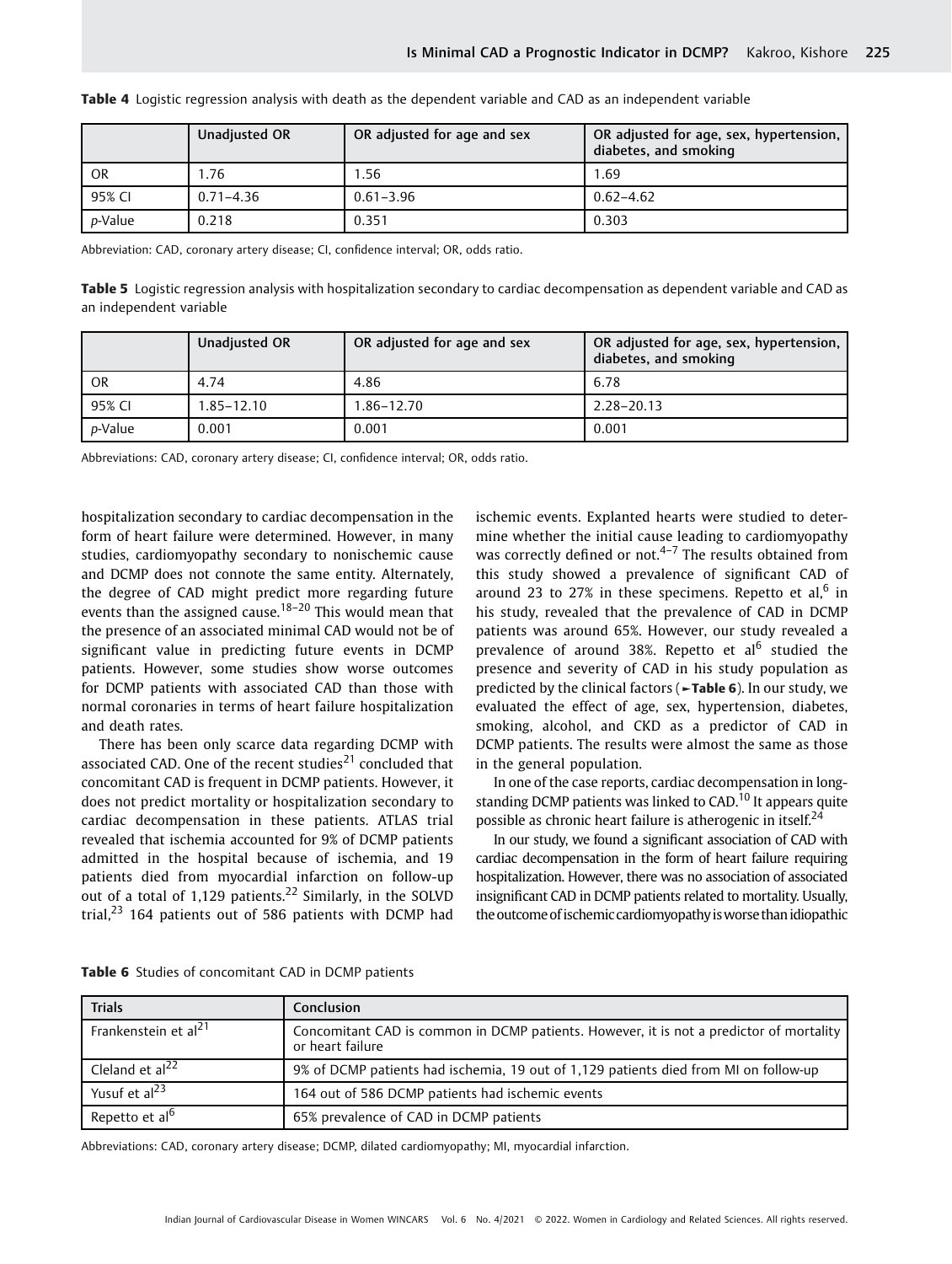DCMP.25,26 Moreover, both impairments in the coronary reserve<sup>27</sup> or positron emission tomography stress denoting perfusion–metabolism mismatch<sup>28</sup> are related to a poor prognosis even in idiopathic DCMP patients. The result may be explained as the CAD in our study group was just a bystander (not the cause of cardiomyopathy) as opposed to ischemic heart disease in which it is the causal factor; thus, it does not bear the same prognostic significance. The second explanation for no significant difference in mortality may be strict follow-up and adherence to mortality benefit drugs, particularly beta-blockers.

The possible explanation for the association of minimal CAD in DCMP patients with an increase in hospitalization secondary to heart failure is that CAD in these patients may actively contribute to the diastolic abnormalities. The second explanation may be that the associated comorbidities such as hypertension, diabetes, older age, and smoking, which are higher in the DCMP with minimal CAD group, may impair diastolic function and thus increase in heart failure rates as compared with DCMP with normal coronaries group.

# Conclusion

The risk factor profile predicting CAD in DCMP patients is the same as that in the general population. In our study, the presence of minimal CAD in DCMP patients was not associated with mortality. However, it is associated with hospitalization secondary to cardiac decompensation in the form of heart failure.

## Audio 1

Audio file for this article is available at: [https://doi.org/](https://doi.org/10.1055/s-0041-1739127) [10.1055/s-0041-1739127](https://doi.org/10.1055/s-0041-1739127).

Conflict of Interest None.

#### References

- 1 Elliott P, Andersson B, Arbustini E, et al. Classification of the cardiomyopathies: a position statement from the European Society of Cardiology Working Group on Myocardial and Pericardial Diseases. Eur Heart J 2008;29(02):270–276
- 2 Maron BJ, Towbin JA, Thiene G, et al; American Heart Association Council on Clinical Cardiology, Heart Failure and Transplantation Committee Quality of Care and Outcomes Research and Functional Genomics and Translational Biology Interdisciplinary Working Groups Council on Epidemiology and Prevention. Contemporary definitions and classification of the cardiomyopathies: an American Heart Association Scientific Statement from the Council on Clinical Cardiology, Heart Failure and Transplantation Committee; Quality of Care and Outcomes Research and Functional Genomics and Translational Biology Interdisciplinary Working Groups; and Council on Epidemiology and Prevention. Circulation 2006;113(14):1807–1816
- 3 Esser S, Gelbrich G, Brockmeyer N, et al. Prevalence of cardiovascular diseases in HIV-infected outpatients: results from a prospective, multicenter cohort study. Clin Res Cardiol 2013;102 (03):203–213
- 4 Angelini A, Boffa GM, Livi U, Barchitta A, Casarotto D, Thiene G. Discordance between pre and post cardiac transplant diagnosis:

implications for pre- and postoperative decision making. Cardiovasc Pathol 1999;8(01):17–23

- 5 Bortman G, Sellanes M, Odell DS, Ring WS, Olivari MT. Discrepancy between pre- and post-transplant diagnosis of end-stage dilated cardiomyopathy. Am J Cardiol 1994;74(09):921–924
- 6 Repetto A, Dal Bello B, Pasotti M, et al. Coronary atherosclerosis in end-stage idiopathic dilated cardiomyopathy: an innocent bystander? Eur Heart J 2005;26(15):1519–1527
- 7 Waller TA, Hiser WL, Capehart JE, Roberts WC. Comparison of clinical and morphologic cardiac findings in patients having cardiac transplantation for ischemic cardiomyopathy, idiopathic dilated cardiomyopathy, and dilated hypertrophic cardiomyopathy. Am J Cardiol 1998;81(07):884–894
- 8 McCrohon JA, Moon JC, Prasad SK, et al. Differentiation of heart failure related to dilated cardiomyopathy and coronary artery disease using gadolinium-enhanced cardiovascular magnetic resonance. Circulation 2003;108(01):54–59
- 9 Hedrich O, Jacob M, Hauptman PJ. Progression of coronary artery disease in non-ischemic dilated cardiomyopathy. Coron Artery Dis 2004;15(05):291–297
- 10 White BM, Mehta R, Binkley PF, Leier CV. Latent development of occlusive coronary atherosclerosis as a cause of decompensation of non-ischemic dilated cardiomyopathy. Cardiology 2009;112 (01):69–73
- 11 Adams KF Jr, Dunlap SH, Sueta CA, et al. Relation between gender, etiology and survival in patients with symptomatic heart failure. J Am Coll Cardiol 1996;28(07):1781–1788
- 12 Ghali JK, Krause-Steinrauf HJ, Adams KF, et al. Gender differences in advanced heart failure: insights from the BEST study. J Am Coll Cardiol 2003;42(12):2128–2134
- 13 Remme WJ, Swedberg KEuropean Society of Cardiology. Comprehensive guidelines for the diagnosis and treatment of chronic heart failure. Task force for the diagnosis and treatment of chronic heart failure of the European Society of Cardiology. Eur J Heart Fail 2002;4(01):11–22
- 14 McMurray JJ, Adamopoulos S, Anker SD, et al; Task Force for the Diagnosis and Treatment of Acute and Chronic Heart Failure 2012 of the European Society of Cardiology ESC Committee for Practice Guidelines. ESC guidelines for the diagnosis and treatment of acute and chronic heart failure 2012: the Task Force for the Diagnosis and Treatment of Acute and Chronic Heart Failure 2012 of the European Society of Cardiology. Developed in collaboration with the Heart Failure Association (HFA) of the ESC. Eur J Heart Fail 2012;14(08):803–869
- 15 Dickstein K, Cohen-Solal A, Filippatos G, et al; ESC Committee for Practice Guidelines (CPG) ESC Guidelines for the diagnosis and treatment of acute and chronic heart failure 2008: the Task Force for the Diagnosis and Treatment of Acute and Chronic Heart Failure 2008 of the European Society of Cardiology. Developed in collaboration with the Heart Failure Association of the ESC (HFA) and endorsed by the European Society of Intensive Care Medicine (ESICM). Eur Heart J 2008;29(19): 2388–2442
- 16 Hunt SA, Abraham WT, Chin MH, et al. 2009 focused update incorporated into the ACC/AHA 2005 Guidelines for the Diagnosis and Management of Heart Failure in Adults: a report of the American College of Cardiology Foundation/American Heart Association Task Force on Practice Guidelines: developed in collaboration with the International Society for Heart and Lung Transplantation. Circulation 2009;119(14):e391–e479
- 17 Wynne J, Braunwald E. The cardiomyopathies and myocarditides. In: Braunwald E, Zipes DP, Libby P, eds. Heart Disease. Philadelphia: Saunders; 2001:1751–1806
- 18 Bart BA, Shaw LK, McCants CB Jr, et al. Clinical determinants of mortality in patients with angiographically diagnosed ischemic or nonischemic cardiomyopathy. J Am Coll Cardiol 1997;30(04): 1002–1008